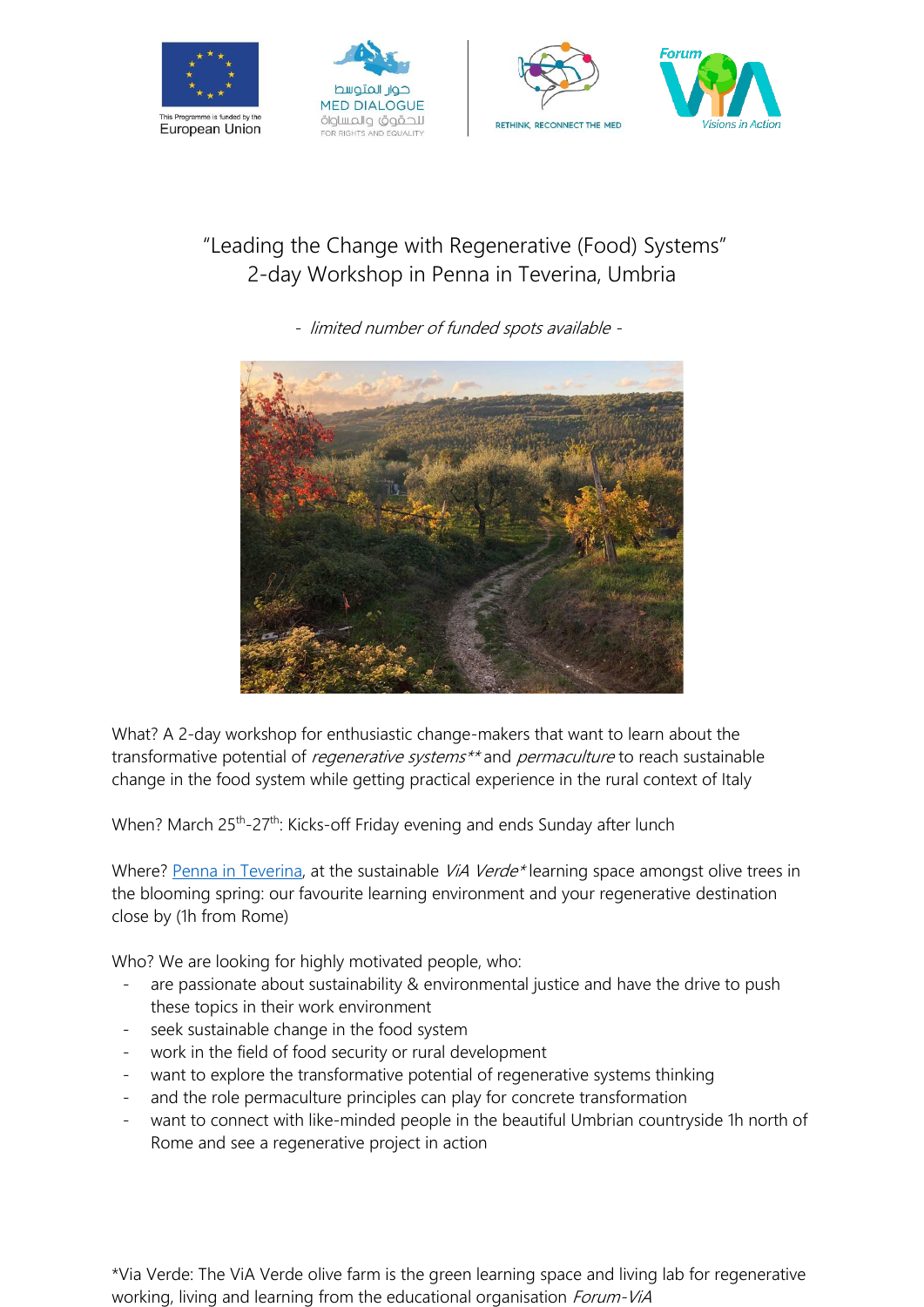What you can expect:

- You'll learn about the holistic concept of regenerative development and discover its difference to sustainable development
- You'll learn about permaculture, how it is connected to regenerative development and its concrete transformative potential
- Applying your newly acquired knowledge to the question: How can regenerative food system concretely look like? What do we need for that?
- Hands-on tools to bring regenerative thinking into your own work and project (A toolkit for regenerative thinking in project development)
- Bridging theory and practice: hands-on experience @ViA Verde olive farm and living lab
- Creating lasting connections with a supporting network of passionate changemakers that want to see real change in our (food) systems
- Lots of new motivation, hope and new tools for a sustainable transformation!
- Opportunity to get follow-up support for the integration of regenerative thinking into your project or organisation

This workshop is funded by the EU. Costs for accommodation and food are covered. Our ambitious team of ViA Verde is contributing their time and expertise to make this meaningful workshop happen. If you enjoyed the weekend and you are able, we would welcome your small donation to help this project grow.

Practical information:

The location is easily accessible from Rome (Tiburtina - Orte Scalo approx. 40 minutes). Costs for transportation are asked to be covered by yourself. A transport from Orte to ViA Verde will be arranged by us for everyone without a car. We will let you know whether you are among the selected participants of the workshop by the 21<sup>st</sup> of March.

Selected participants will then receive more information about the programme's agenda and logistical details. We have the possibility to move the workshop inside if the weather does not allow for an outside facilitation.

We look forward to your application. Please send in your CV with one sentence why this workshop triggered your interest to [hannah@forum-via.org.](mailto:hannah@forum-via.org) Deadline: 20<sup>th</sup> of March If you have any questions regarding the programme, please feel free to call Valentina under +393895338756.

We look forward to hearing from you!

Hannah Eckert, Forum-ViA

Coordinator of the Med Dialogue Common Action "Rethink, Reconnect the Med" and the Change Leadership Opportunity "Leading the Change with regenerative (food) systems"

Valentina Aversano-Dearborn, Forum-ViA

Founder and Co-Director Forum-ViA Founder ViA Verde